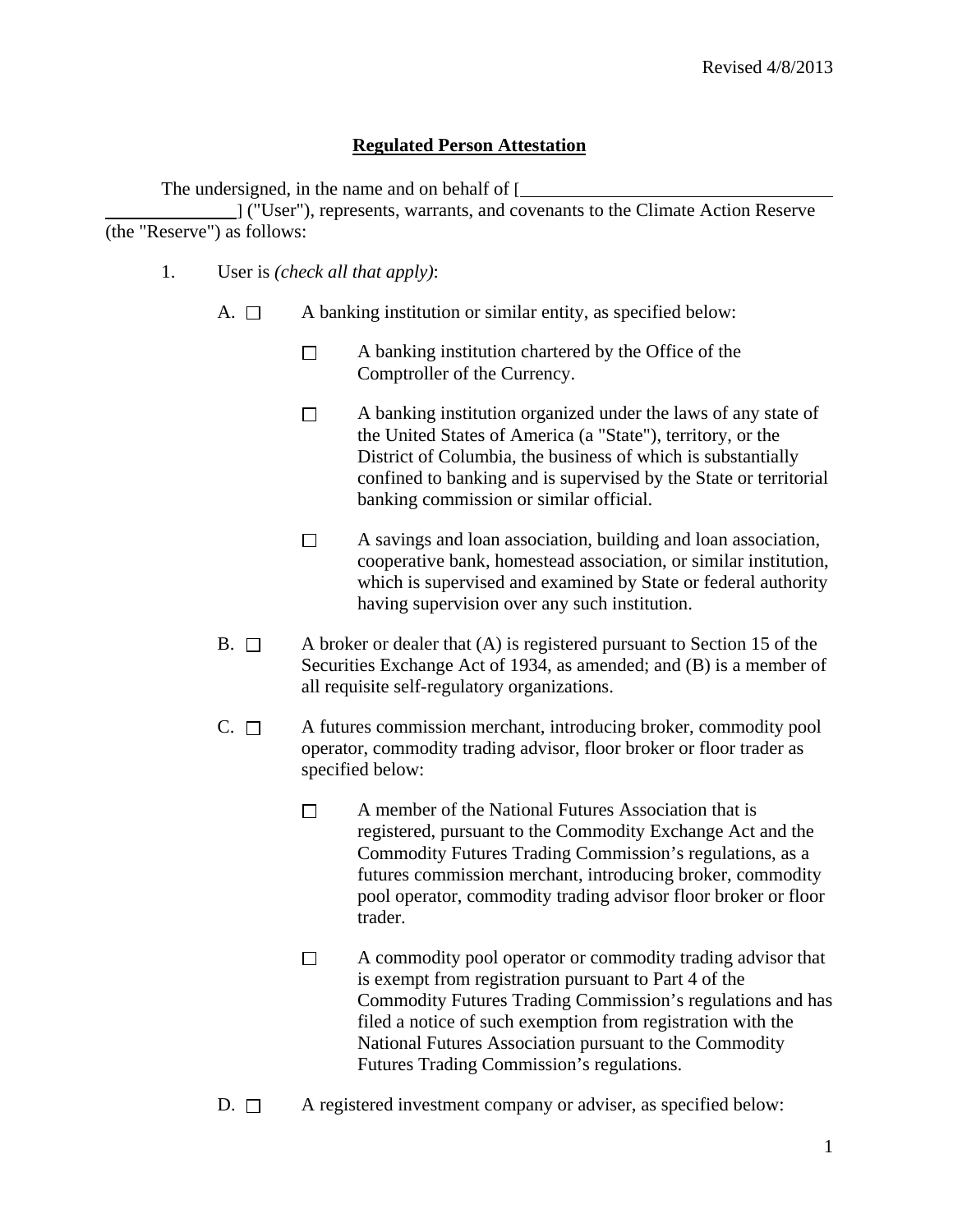- $\Box$  An investment company registered under the Investment Company Act of 1940, as amended.
- $\Box$  An investment adviser registered under the Investment Advisers Act of 1940, as amended.
- $E. \Box$  A fund that has assets under management with an aggregate market value of no less than \$100 million and that is advised or managed by an investment adviser registered under the Investment Advisers Act of 1940, as amended.
- F.  $\Box$  A "business development company" as defined in (A) Section 2(a)(13) of the Investment Company Act of 1940, as amended, or (B) Section 202(a)(22) of the Investment Advisers Act of 1940, as amended.
- G.  $\Box$  An employee benefit plan or trust fund, as specified below:
	- $\Box$  A plan established and maintained by a State, its political subdivisions, or any agency or instrumentality of a State or its political subdivisions, for the benefit of its employees.
	- $\Box$  An employee benefit plan within the meaning of title I of the Employee Retirement Income Security Act of 1974, as amended.
	- A trust fund whose trustee is a Bank and whose participants are  $\Box$ exclusively plans of the types identified in this item G above, except trust funds that include as participants individual retirement accounts or H.R. 10 plans.
- $H. \Box$  A seller that has been granted authorization to engage in sales for resale of electric energy, capacity or ancillary services from the Federal Energy Regulatory Commission pursuant to Section 205 of the Federal Power Act, as amended, and the requirements of 18 C.F.R. § 35.
- I.  $\Box$  A non-U.S. entity which is engaged in an "Investment-Related" (e.g., pertaining to securities, commodities, banking, insurance or real estate) business and which is regulated by a Foreign Financial Regulatory Authority (e.g., a foreign securities authority; other governmental body or foreign equivalent of a self-regulatory organization empowered by a foreign government to administer or enforce its laws relating to the regulation of Investment-Related activities; or a foreign membership organization, a function of which is to regulate the participation of its members in Investment-Related activities.).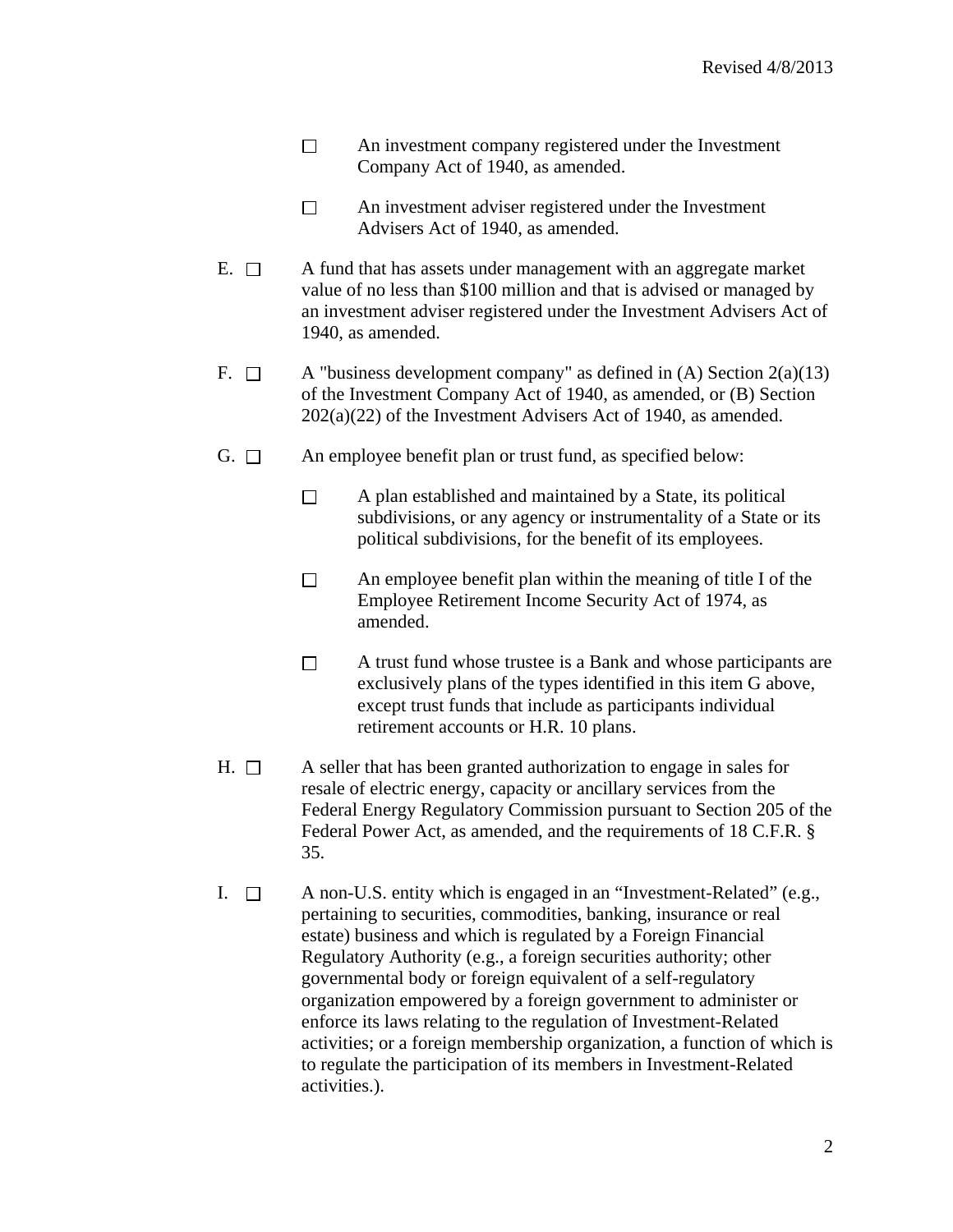- $\Box$ Name of applicable Foreign Financial Regulatory Authority:
- Identify the law, rule or regulation under which you are  $\Box$ regulated:

\_\_\_\_\_\_\_\_\_\_\_\_\_\_\_\_\_\_\_\_\_\_\_\_\_\_\_\_\_\_\_\_\_\_\_\_\_\_\_

- J.  $\Box$  A non-U.S. entity acting in the capacity of a futures commission merchant, introducing broker, commodity pool operator, commodity trading advisor, floor broker or floor trader which is engaged in a "Derivatives-Related" (e.g., pertaining to commodities for future delivery, security futures products, swaps, commodity options, options on futures or swaps, etc.) business and which is regulated by a "Foreign Derivatives Regulatory Authority" (e.g., a foreign securities authority; other governmental body or foreign equivalent of a self-regulatory organization empowered by a foreign government to administer or enforce its laws relating to the regulation of Derivatives-Related activities; or a foreign membership organization, a function of which is to regulate the participation of its members in Derivatives-Related activities).
	- $\Box$  Name of applicable Foreign Derivatives Regulatory Authority:
	- $\Box$  Identify the law, rule or regulation under which you are regulated:

\_\_\_\_\_\_\_\_\_\_\_\_\_\_\_\_\_\_\_\_\_\_\_\_\_\_\_\_\_\_\_\_\_\_\_\_\_\_\_

- 2. In the event of any change in the status of User indicated in section 1 hereof, User shall, no later than the tenth day following the date of such change, provide to the Reserve in accordance with the notice provisions set forth in the Reserve's Terms of Use, (i) an executed attestation having the same form as this Attestation and indicating in section 1 thereof User's then current status or (ii) written notice that none of the items A through I of section 1 hereof then apply to User.
- 3. The information provided in section 1 hereof and in any notice provided pursuant to clause (ii) of section 3 hereof shall be deemed to be Confidential Information (as defined in the Reserve's Terms of Use) for all purposes of the Reserve's Terms of Use. User recognizes, acknowledges and agrees that (i) this Attestation may be relied upon by the Reserve and its successors and assigns; (ii) in the event of any breach of section 1, 2 or 3 hereof, the Reserve shall be entitled to pursue any rights and remedies available at law or in equity (including, without limitation, rights to indemnification pursuant to the Reserve's Terms of Use, which incorporates this Attestation by reference) in any court of competent jurisdiction; and (iii) if at any time the Reserve determines, in its sole discretion, that any such breach has occurred, the Reserve shall have the right to immediately close User's account(s) with the Reserve.